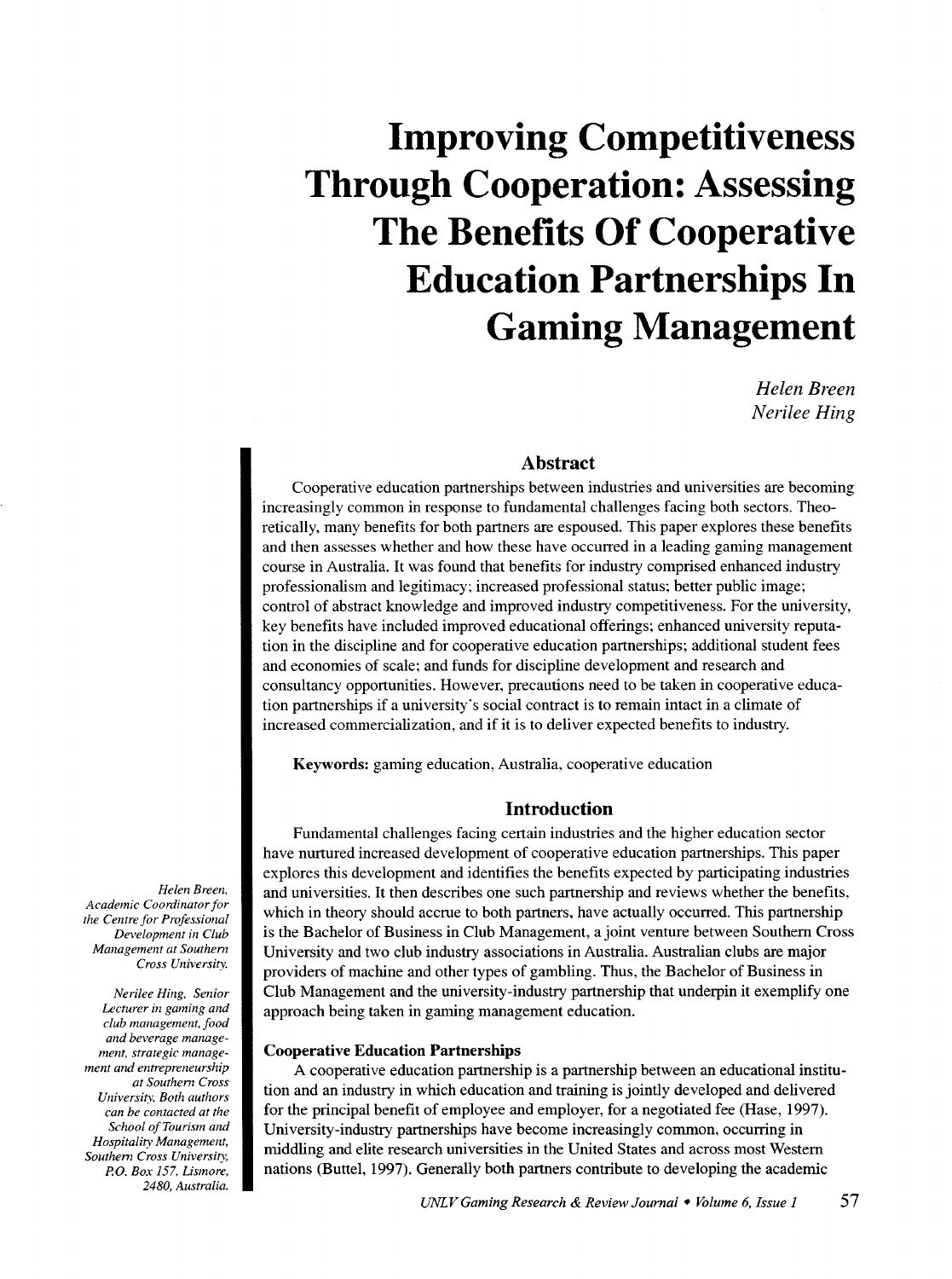programs so that course learning outcomes have academic rigor, are industry relevant and encourage continuous workplace improvements. The education partner provides educational facilities, skills and services to the industry for a negotiated fee. In return the industry, generally represented through its professional association, receives a customdesigned academic program developed specifically for its purpose, to enhance the capability, quality systems and competitiveness of its members' organizations. By their very nature, such partnerships are cooperative ventures. owned and jointly operated by their partners. Through cooperation, industry associations and education institutions seek mutual benefits (Brown, 1997). These are discussed below for both the industry and the university involved.

#### **Benefits for Industries and their Professional Associations**

The common goal of professional associations is serving their members' interests. They aim to build the capability of their member organizations and to remain relevant to, and negotiate advantageous positions for, their industry. To improve the capability of their member organizations, professional associations seek to enhance those members· competitive advantage. Competitive advantage can be strengthened through continually creating and sharing new knowledge. Professional associations can drive institutional learning through encouraging research, enhancing member organizations' competencies, and developing good work practices. This incorporates the ability to develop and integrate theory, personal development, and getting practical results (Senge, 1997). Thus, cooperation at one level with association members can assist in building competitive advantages at another, the industry level.

Best practice in the workplace helps to enhance professional standards by valuing and fostering ongoing improvement in procedures and practices (Long, 1994). Professional standards are acceptable levels of achievement or performance appropriate to the profession of a manager (Breen and Edwards-Williams, 1995). These include generic skills such as collecting, analysing and organising ideas and information; expressing ideas and information; planning and organising activities; working with others and in teams, using mathematical ideas and techniques; solving problems; and using technology (Golding, Marginson and Pascoe, 1996). Nurturing and applying generic skills help to develop better work practices, encourage lifelong learning and develop the ability to deal confidently with multiplicity in the workplace. Embedding generic skills development in an educational discipline and in workplace analysis builds both subject and professional skills, thereby enhancing professional standards over time.

Professional associations can also negotiate advantageous positions for their industry by increasing its professionalism. In Abbot's view (1988), only the fittest professions survive. He defines a profession as an exclusive occupational group applying somewhat abstract knowledge to particular cases. One of the central features of professionalism is a specialist knowledge base (Leiper, 1982; Eraut, 1996). Professional groups control knowledge and skill in two ways. The first is through workplace practice while the second is through abstract knowledge, that is, being able to reason critically and learn from experience by reflecting on issues in light of their eventual outcome (Abbott, 1988; Eraut, 1996). This academic knowledge system of professions accomplishes three main tasks-legitimization, instruction and research (Abbott, 1988). Academic knowledge validates professionalism and legitimizes professional work by clarifying its foundations and tracing them to major cultural values of rationality, clarity and science. By formalizing bodies of knowledge into distinct disciplines (Leiper, 1982), universities can standardize key components of abstract professional knowledge into an education course (Eraut, 1996). Industry then has access to this knowledge through graduate students, through faculty/academic expertise and through university research (Fairweather, 1995).

Thus, building and transmitting the abstract knowledge base of an industry through cooperative education partnerships appear to have the following potential benefits for industry: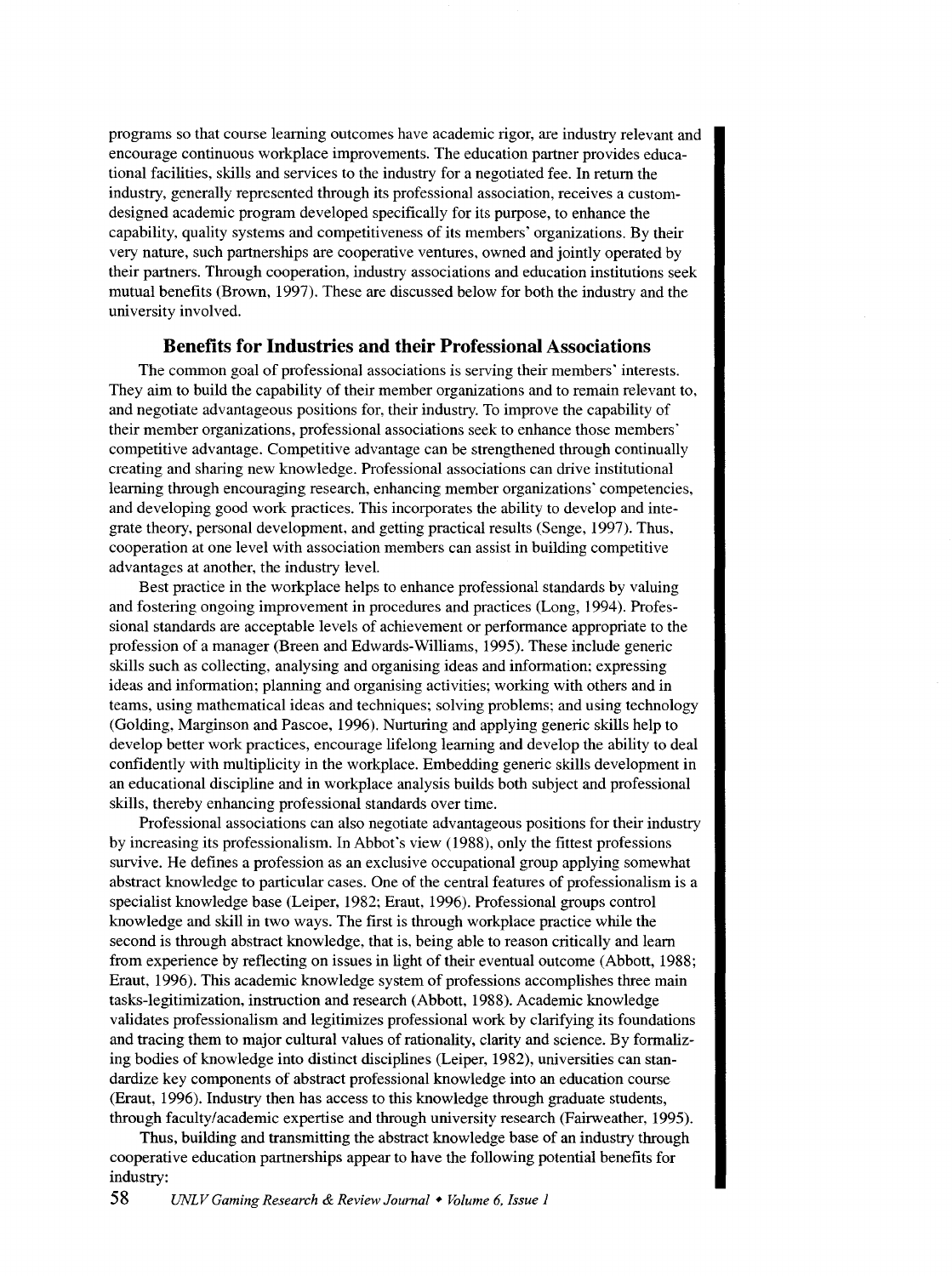- Industry legitimacy through enhanced professionalism;
- Professional status for the industry and its participants;
- Improved public perception of the industry;
- Maintaining an advantageous position through controlling abstract knowledge;
- Improving industry competitiveness through enhanced professional standards.

#### **Benefits for Universities**

The common purpose of higher education institutions is to develop new knowledge, to convey existing knowledge and to contribute to the social good by applying knowledge to important issues (DeBats and Ward, 1998).

Like many other not-for-profit organizations, universities are faced with rising costs, more competition for fewer donations and grants, and increased rivalry from profitoriented companies entering the social sector (Dees, 1998). The environmental pressures for change and the results that emerge will depend on the paths that higher education institutions choose (DeBats and Ward, 1998). A choice increasingly being made is to enter the commercial arena through cooperative education partnerships which help to leverage or replace traditional sources of university funding through extra student fees (Dees, 1998). Further, cooperative education programs provide extra students who, when combined with others, make up a critical mass for workable education programs. These economies of scale are important for viability.

In addition to the financial benefit of student fees and economies of scale, cooperative education partnerships are expected to enhance the level and range of education offerings and improve the relevance of course content in related disciplines (Business Council of Australia, 1990). In general, discipline evolution has changed from being influenced by internal cognitive factors to reflect external factors, such as social and

**cooperative education partnerships are expected to enhance the level and range of education offerings and improve the relevance of course content in related disciplines**  economic stimulation and professionalization (Becher, 1989). Particularly in vocational areas, an intellectual movement gradually arises from a practical base, to develop a theoretical emphasis. University cooperation with industry organizations, particularly those connected to newly emerging disciplines, can inform and hasten that discipline's

development. This, in tum, increases and improves that university's educational offerings.

Cooperative education partnerships are also expected to foster closer links between business and the education sector (Business Council of Australia, 1990). As well as enhancing university status and reputation, such partnerships can sometimes attract external economic resources essential for the cognitive development of the discipline (Becher, 1989) and attract research and consultancy funds to maintain academic livelihood. They can also provide better academic access for industry-related research and Consultancy and a platform for additional cooperative education initiatives.

Thus, cooperative education partnerships appear to have the following potential benefits for universities:

- Enhancing the range and quality of educational offerings;
- Enhancing university status and reputation in the discipline through teaching, scholarship and research opportunities;
- Enhancing university status and reputation for cooperative education partnerships generally;
- Attracting additional student fees;
- Attracting additional student numbers which lead to economies of scale;
- Attracting funds for discipline development.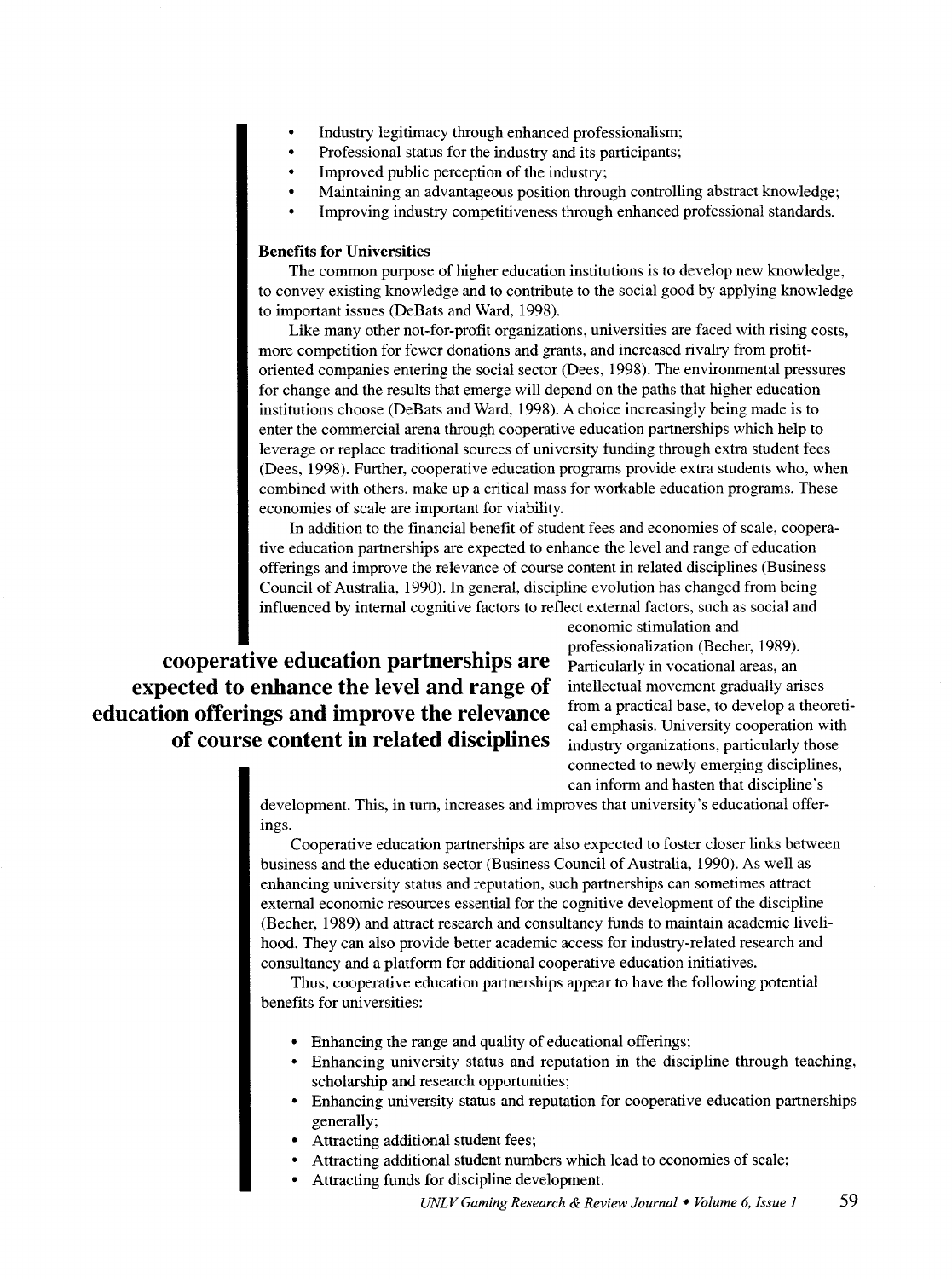Having outlined the theoretical benefits of cooperative educational partnerships for participating industries and universities, this paper will now review whether these benefits have been realized in the case of Southern Cross University's Bachelor of Business in Club Management. However, before describing the course, some background on the Australian club industry is provided.

**\** 

#### **Overview of the Australian Club Industry**

In 1996, there were an estimated 5,600 licensed clubs in Australia, with around 6.9 million members (Ross, 1996:1), ranging from large clubs with over 50,000 members and over 800 gaming machines, to smaller clubs with only a few gaming machines (Hing, Breen and Weeks, 1998:3). All Australian clubs share the common features of being voluntary, not-for-profit organizations established to pursue or promote a common interest of members, such as sporting or community pursuits (Registered Clubs Association, 1994:3). Club revenue is derived predominantly from gaming machines, as well as keno, off-course betting, bingo, alcohol, meals, entertainment and sporting fees. This is particularly the case in New South Wales (NSW) where 1,436 clubs with around 3 million members collectively operate 74,206 gaming machines which generate about 60 percent of total NSW club revenue (NSW Department of Gaming and Racing, 1998:20- 21; Productivity Commission, 1999: 12.5-12.6, 20.1, 20.14). These represent 8.2 percent share of the estimated 905,354 'high intensity' gaming machines worldwide (Productivity Commission, 1999:2.11, 13.5, N.22).<sup>1</sup>

The predominance of club gaming in NSW has resulted directly from their exclusive right to operate gaming machines since 1956. By the 1990s, clubs in all remaining Australian states and territories, except Western Australia, had also won the right to operate gaming machines. However, this expansion of machine gambling in Australian clubs has been accompanied by a proliferation of other forms of gambling. By 1999, legalized gambling in Australia comprised thirteen casinos, gaming machines in hotels and clubs in seven of the eight states and territories, a burgeoning of lottery products, on and off-course betting on numerous sporting events, a variety of minor gaming products, and various forms of on-line gambling accessible *via* the Internet and, shortly, pay television (Kelly, 1996; Independent Pricing and Regulatory Tribunal, 1998; Productivity Commission, 1999).

These changes in Australia's gambling industries have presented many challenges for the club industry. For NSW clubs, increased competition for their core product has undermined their previous competitive advantages of product differentiation through their monopoly on machine gaming and of the accessibility of their gaming machines to geographically dispersed, usually working-class markets which provide a natural niche. Traditional club strategies of cost leadership may need to be replaced by market penetration, market development, product development or diversification strategies to sustain long-term competitiveness (Hing and Breen, 1999:25). For clubs in other jurisdictions which are comparatively new entrants as gambling providers, contemporary challenges relate more to the changing markets, memberships, management responsibilities and operational activities associated with operating machine gambling and their large revenue injection. At the same time, the proliferation of legalized gambling in Australia has been accompanied by more stringent government requirements of gambling operators, social backlash against the negative impacts gambling can have, and a questioning of the notfor-profit agenda of the larger clubs (Productivity Commission, 1999).

All these factors point to a need for greater professionalism in the club industry. However, investigations conducted during course development for the Bachelor of Business in Club Management in 1992 revealed that most club managers had only a

<sup>1</sup>  While the Productivity Commission (1999:N.22) estimated there were 7.132.162 gaming machines worldwide, it considered that the 'high intensity' sector is the most appropriate benchmark for comparison of Anstralian style gaming machines with the world market. This grouping of gaming machines has comparatively high turnover, credits, play lines, speed of play and winnings (Productivity Commission, 1999:2.11).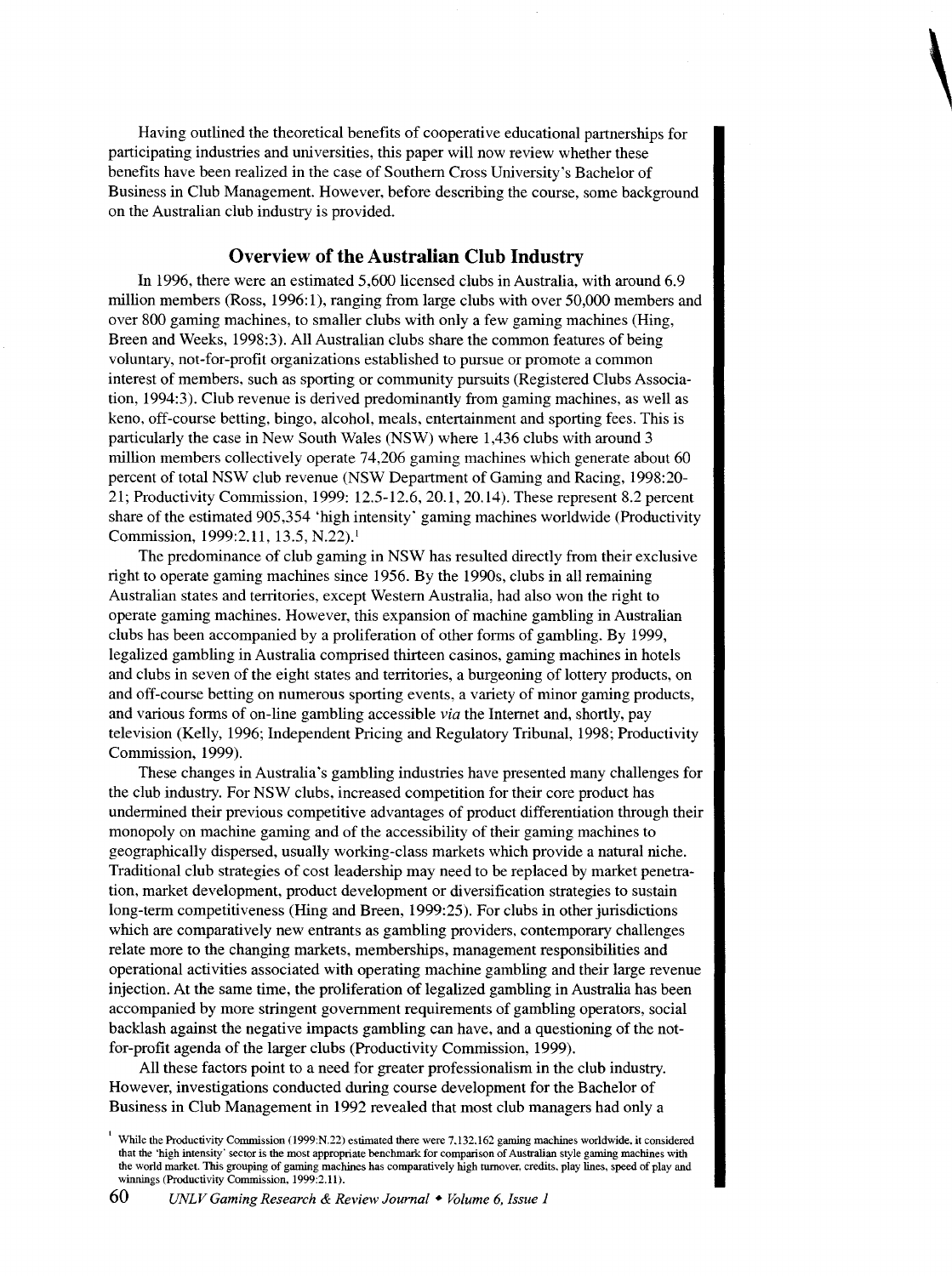secondary school education, with only 22 percent having tertiary technical or university qualifications. Most managers had worked their way 'up through the ranks', with males tending to enter the industry through bar and cellar work, club operations or as a management trainee, and females through administrative, finance or marketing positions (Breen and Hing, 1997). By 1992, it was recognized that these educational qualifications were inadequate to equip club managers for contemporary and future opportunities and challenges.

#### Southern Cross University's Bachelor of Business in Club Management

The Bachelor of Business in Club Management was developed by the School of Tourism and Hospitality Management at Southern Cross University Lismore, in conjunction with the Club Managers' Association Australia (CMAA), with representatives from the Registered Clubs Association of NSW (RCA) and other tourism and hospitality education bodies. The CMAA and RCA are the peak bodies representing the licensed club sector in Australia. The CMAA principally represents the interests of club managers, and the RCA those of club directors.

A comprehensive syllabus design process ensued. Table 1 timelines important events, participants and outcomes in the syllabus design process, which progressed through the four stages of:

- Design. Initial curriculum development was driven by input from a course advisory panel who investigated the skills, knowledge and competencies the program needed to address to meet recommendations of the Final Report of the Skills Audit, Training Needs Analysis and New Award Study of Managers in the Registered Clubs Industry (Futuretech, 1991). The syllabus design process then developed hierarchical flow charts linking competencies, skills and workplace tasks. It also based course exit points on requirements of the seven levels of the Club Managers (State) Award, developed scope and sequence charts, and identified competencies, objectives and content areas for each unit of study. *<sup>2</sup>*
- Accreditation. The course was accredited by Southern Cross University and by the Australian Hospitality Review Panel.
- Implementation. The course has been offered by distance education since 1993. It has approximately 100 students enrolled in 24 subject units at any time, with employment in the licensed club industry a prerequisite for entry. To date, over 300 qualifications have been awarded, 25 at the Degree level. Strong course demand continues, with 65 new students enrolling during 1999.
- Review. The course has undergone regular reviews to ensure it remains industry relevant and reflects current trends. Course material is updated annually. In 1998, a complete course review, with an advisory panel from the club industry, academia, vocational education experts, current students and graduates, evaluated the course and produced recommendations to enhance its offerings. These comprised adding further capacity to legal studies, tightening and reducing the finance stream of units, introducing specific management units to replace generic management material interspersed throughout units, strengthening the gaming units and introducing a wider variety of electives. Resulting alterations to course materials should ensure they remain appropriate for some time, but another complete review will be conducted in 2003.

In the Australian licensed club industry, industrial awards are state-based.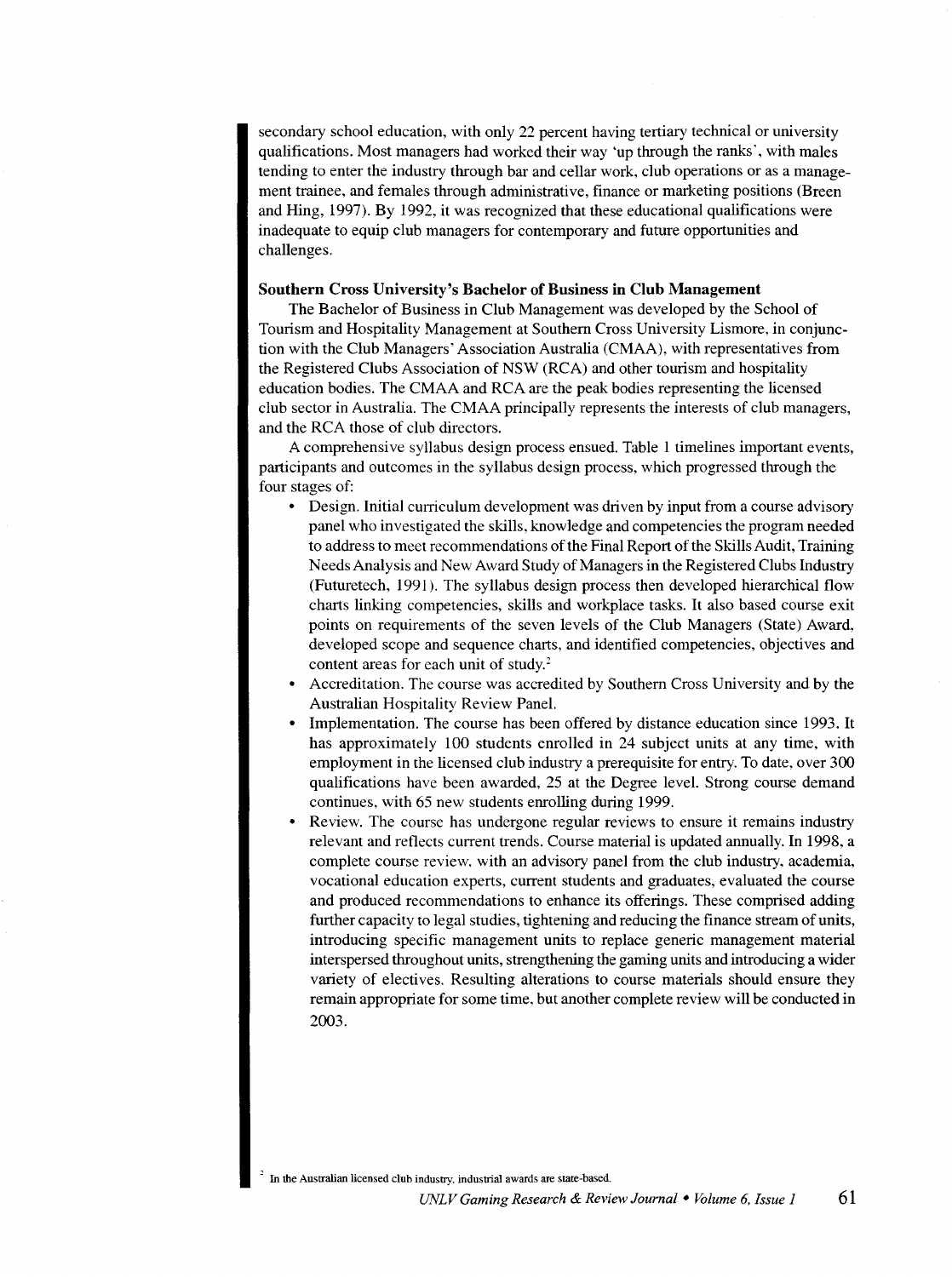| Table 1 |                                                                     |  |
|---------|---------------------------------------------------------------------|--|
|         | <b>Important Events and Outcomes in the Syllabus Design Process</b> |  |

| Date          | Event                                                                                        | Participants                                                                                       | <b>Major Outcomes</b>                                                                                                                                                                                                                      |
|---------------|----------------------------------------------------------------------------------------------|----------------------------------------------------------------------------------------------------|--------------------------------------------------------------------------------------------------------------------------------------------------------------------------------------------------------------------------------------------|
| 1989-1990     | Communication<br>links established                                                           | <b>TCA</b><br><b>NCI-TAFE</b><br>SCU<br>Industry partners<br>TTA<br><b>CMAA</b><br>ClubsNSW        | Identification of training needs<br>Identification of accreditation needs<br>Identification of industry competency levels<br>Discussion of expected outcomes<br>Identification of implications of award<br>restructuring on training needs |
| 1991          | Course<br>development                                                                        | TTA                                                                                                | Examination of the key competencies identified<br>by TTA as being essential in the development of<br>a Club Management course.                                                                                                             |
| 1991          | Workshops and<br>discussion                                                                  | <b>TCA</b><br><b>NCI-TAFE</b><br>SCU<br>Industry partners<br><b>TTA</b><br><b>CMAA</b><br>ClubsNSW | Investigation of the skills knowledge and<br>understanding necessary to produce educational<br>programs relevant to industry.                                                                                                              |
| 1992          | Establishment of<br>the Centre for<br>Professional<br>Development in<br>Club Management      | <b>TCA</b><br><b>NCI-TAFE</b><br>SCU<br>Industry partners<br><b>TTA</b><br><b>CMAA</b><br>ClubsNSW | Forum for discussion of club management issues<br>Partnership to design accredited study programs<br>Medium for distribution of club management<br>Programs                                                                                |
| 1991          | Committee<br>meetings to<br>establish course<br>outline                                      | <b>ClubsNSW</b><br>University<br>representatives<br>industry advisors                              | Unit objectives and processes established                                                                                                                                                                                                  |
| $1991 - 1992$ | Series of meetings<br>and discussion<br>groups                                               | <b>TCA</b><br><b>NCI-TAFE</b><br>SCU<br>Industry partners<br><b>TTA</b><br><b>CMAA</b><br>ClubsNSW | Development of suggested course structure and<br>suggested syllabus - specific to the club industry                                                                                                                                        |
| Apr 1992      | Application for<br>project funding<br>made to NSW<br>Education and<br>Training<br>Foundation | <b>CMAA</b><br><b>NSW Training</b><br>Committee of<br>TTA<br>ClubsNSW                              | Successful application allowed initial funding for<br>further development. Funding was provided to<br>develop the first two levels of the program over a<br>period of 12 months                                                            |
| Aug 1992      | Application for<br>university<br>accreditation                                               | SCU                                                                                                | Accreditation was granted for the following:<br>Certificate in Club management<br>Advanced Certificate in Club management<br>Associate Diploma in Club management<br>Bachelor of Business in Club Management                               |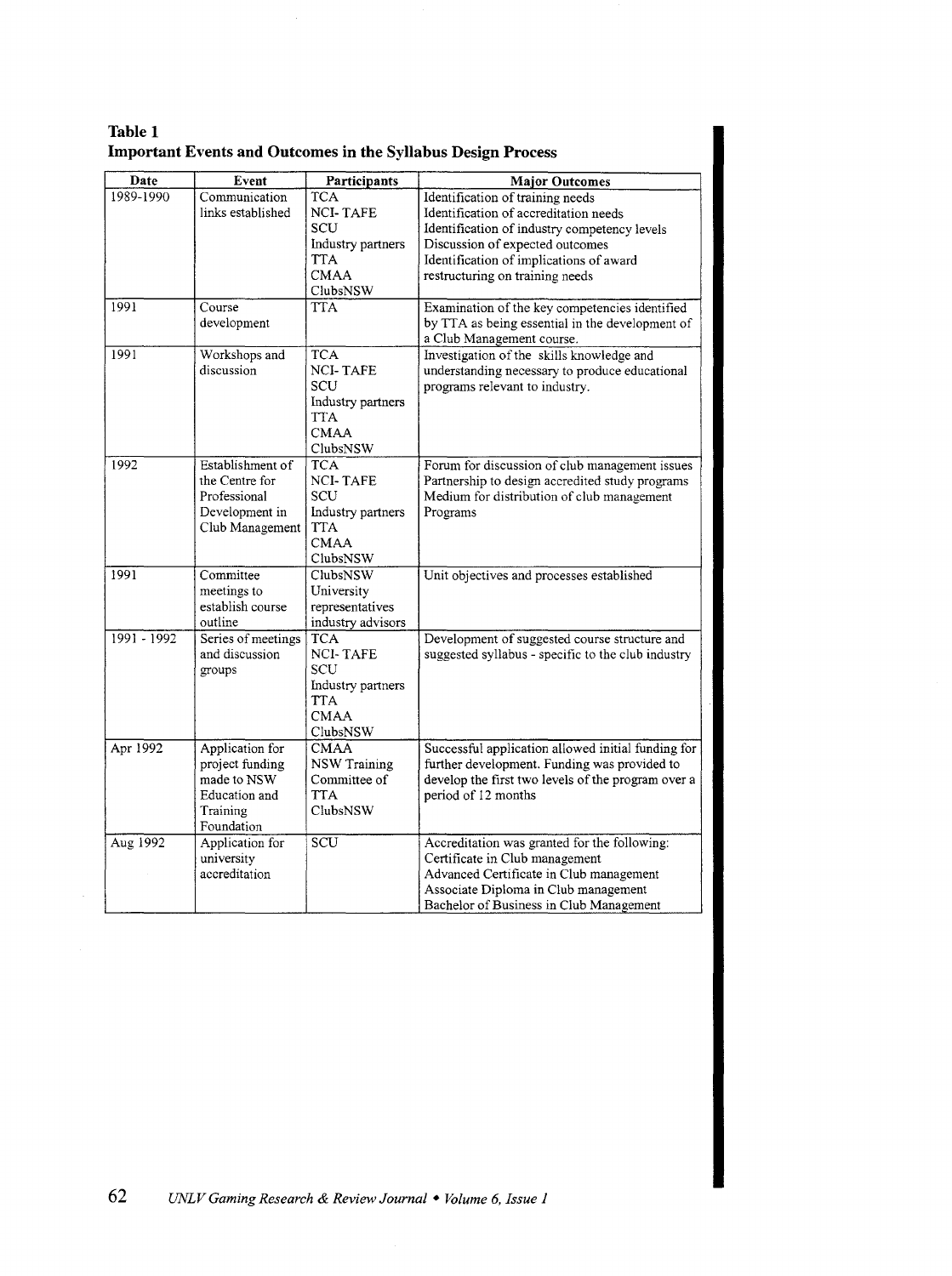#### **Table 1 continued Important Events and Outcomes in the Syllabus Design Process**

| Nov 1992 | Academic<br>Director<br>appointed           | <b>NCI-TAFE</b><br><b>SCU</b>                                        | Team leader for instructional design and<br>assessment design, industry liaison and course<br>evaluation                                                                                     |
|----------|---------------------------------------------|----------------------------------------------------------------------|----------------------------------------------------------------------------------------------------------------------------------------------------------------------------------------------|
| Nov 1992 | Initial units<br>written                    | SCU                                                                  | Units produced as part of on-going process with<br>industry review                                                                                                                           |
| Feb 1993 | Staff recruited                             | SCU                                                                  | Part-time academic staff employed for the first 2<br>levels of the program                                                                                                                   |
| Feb 1993 | Course begins                               | <b>SCU</b>                                                           | 91 enrolments                                                                                                                                                                                |
| Mar 1993 | Accreditation<br>application                | AHRP - Industry<br>Recognition                                       | Accreditation was granted for the following for a<br>period of 2 years:<br>Certificate in Club management<br>Advanced Certificate in Club management<br>Associate Diploma in Club management |
| Jan 1996 | Re-accreditation<br>application             | AHRP                                                                 | Accreditation was granted for the following:<br>Certificate in Club management<br>Advanced Certificate in Club management<br>Associate Diploma in Club management                            |
| Mar 1996 | Names of<br>qualification<br>changed        | Australian<br>Oualifications<br>Framework<br>SCU                     | Certificate = Certificate IV<br>Advanced Certificate = Diploma<br>Associate Diploma = Advanced Diploma                                                                                       |
| 1996     | Informal Industry<br>based Review           | Industry<br>professionals<br><b>CMAA</b><br>Clubs NSW<br><b>AHRP</b> | Unit refinements                                                                                                                                                                             |
| 1998     | Formal university<br>based course<br>review | Researchers<br>Practising Club<br>managers<br><b>CMAA</b>            | Alignment of course objectives to industry needs,<br>assessment of academic rigor<br>Course matrix revision                                                                                  |
| 2003     | University based<br>course review           | SCU                                                                  | Further course development                                                                                                                                                                   |

AHRP Australian Hospitality Review Panel

ClubsNSW (previously Registered Clubs Association - NSW)

Club Management Association Australia (previously Club Management Institute)

NCI- TAFE North Coast Institute of TAFE (Technical and Further Education)<br>SCU Southern Cross University (previously University of New Englan

SCU Southern Cross University (previously University of New England - Northern Rivers)<br>TCA Tourism Council of Australia

TCA Tourism Council of Australia<br>TTA Tourism Training Australia

Tourism Training Australia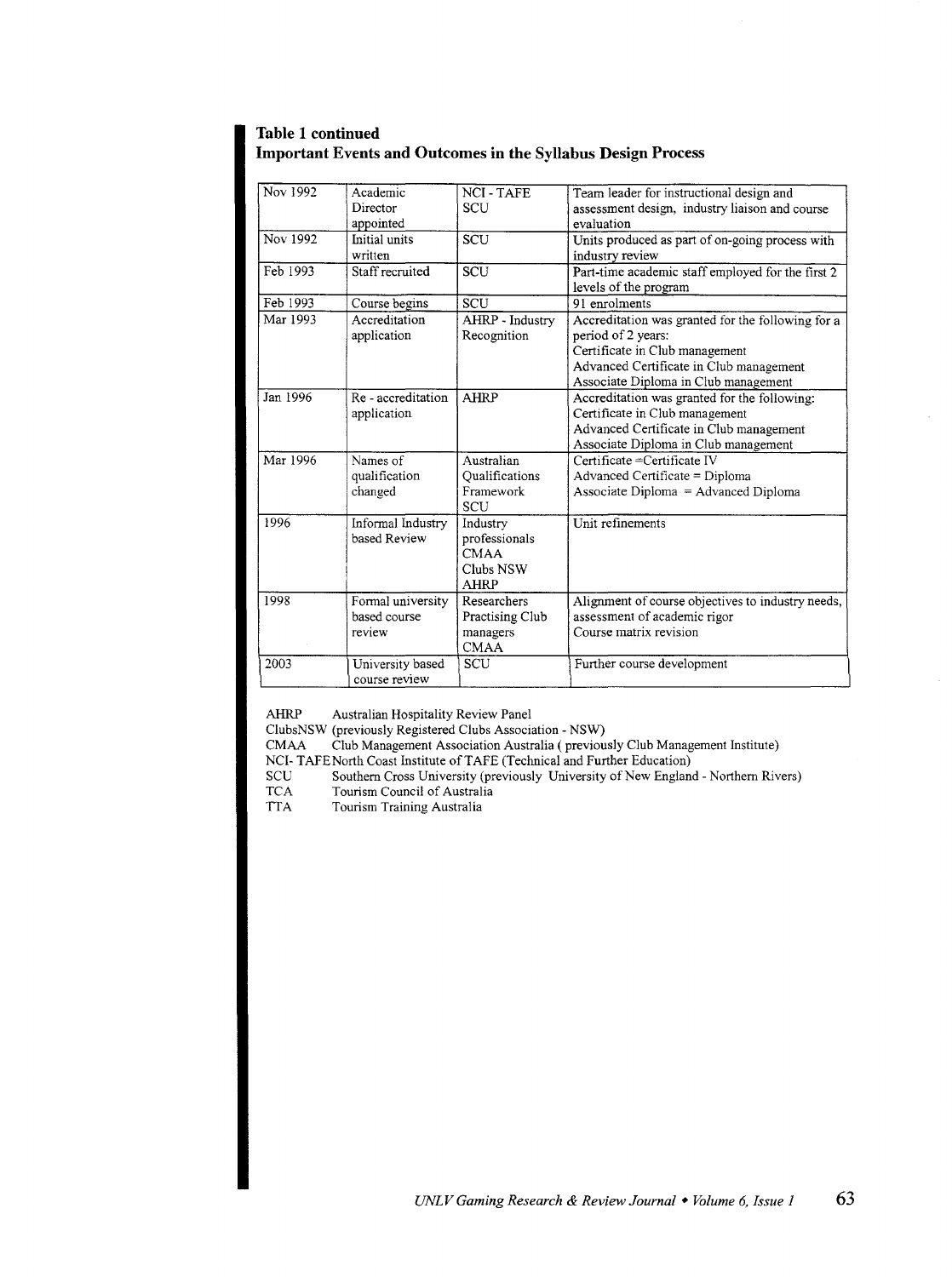The structure of the Bachelor of Business in Club Management at April 2000 is shown in Table 2.

#### **Table 2**

# **Structure of the Bachelor of Business in Club Management**

| <b>Study Stream</b>             | Certificate                                        | Diploma                                                 | <b>Associate</b><br>Degree                             | <b>Degree</b>                                                       | Electives                                                                                                              |
|---------------------------------|----------------------------------------------------|---------------------------------------------------------|--------------------------------------------------------|---------------------------------------------------------------------|------------------------------------------------------------------------------------------------------------------------|
| Management                      | Management I:<br>Introduction                      |                                                         | Management II:<br>Contemporary<br>Issues               | Management<br>III: Strategic<br>Management                          |                                                                                                                        |
| Gaming                          | Gaming<br>Management I:<br>Introduction            | Gaming<br>Management II:<br>Analysis                    | Gaming<br>Management<br>III: Impacts                   |                                                                     | Gaming<br>Management<br>IV: Strategic<br>Gaming<br>Management                                                          |
| Quality<br>Management           | Quality<br>Management I:<br>Food &<br>Beverage     |                                                         | Quality<br>Management II:<br>Inventory                 | Quality<br>Management<br>III: Project<br>Management                 | Quality<br>Management<br>IV: Functions<br>& Meetings                                                                   |
| Finance                         |                                                    | Finance &<br>Information<br>Systems I:<br>Introduction  | Finance &<br>Information<br>Systems II:<br>Analysis    | Finance &<br>Information<br>Systems III:<br>Financial<br>Management |                                                                                                                        |
| Human<br>Resource<br>Management | Human<br>Resource<br>Management I:<br>Introduction |                                                         | Human<br>Resource<br>Management II:<br>Planning        | Human<br>Resource<br>Management<br>III: Policies                    |                                                                                                                        |
| Facility & Risk<br>Management.  |                                                    | Facility & Risk<br>Management I:<br>Legal<br>Principles | Facility & Risk<br>Management II:<br><b>Frameworks</b> | Facility & Risk<br>Management<br><b>III</b> : Policies              |                                                                                                                        |
| Marketing                       |                                                    | Marketing I:<br>Introduction                            |                                                        | Marketing II:<br>Strategies                                         | Marketing III:<br>Management                                                                                           |
| Unstreamed<br>Electives         |                                                    |                                                         |                                                        |                                                                     | Club Industry<br>Project<br>Tourism &<br>Hospitality<br>Studies I<br>Accomm. &<br>Information<br>Technology<br>Systems |
| No. of Units                    | 4 units<br>(4 core units)                          | 4 units<br>(4 core units)                               | 8 units<br>(6 core units)<br>(2 elective<br>units)     | 8 units<br>(6 core units)<br>(2 elective<br>units)                  |                                                                                                                        |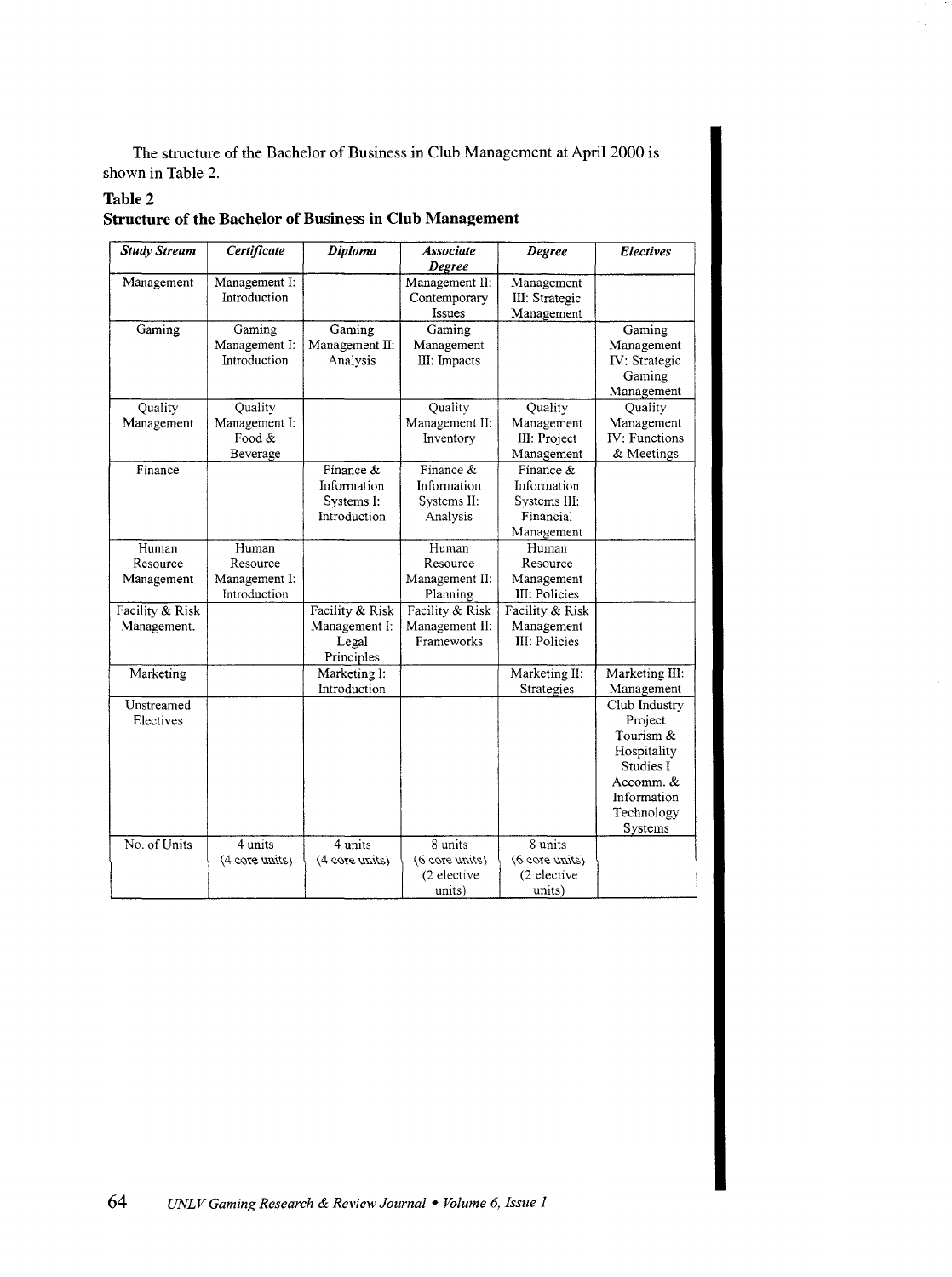Along the vertical lines in Table 2, the total study units comprise an award on successful completion of all units. The awards are the Certificate (4 units), Diploma (4 units), Associate Degree (8 units) and Degree (8 units), representing multiple entry and exit points. Along the horizontal lines, the study units represent articulated streams, building from foundation to advanced level studies.

| Table 3                                                                        |
|--------------------------------------------------------------------------------|
| Brief Description of Core Units in the Bachelor of Business in Club Management |

| Unit                                                          | <b>Description</b>                                                                                                                                                                                                                                                                                                                                                                                                                                                                                                                    |
|---------------------------------------------------------------|---------------------------------------------------------------------------------------------------------------------------------------------------------------------------------------------------------------------------------------------------------------------------------------------------------------------------------------------------------------------------------------------------------------------------------------------------------------------------------------------------------------------------------------|
| Gaming<br>Management I:<br>Introduction                       | Gaming in the registered club industry is a major source of revenue including hard<br>and soft gaming. The unit focuses on the day-to-day operations and control of<br>gaming. Monitoring of cash transactions, data collection methods and security form<br>part of the legal requirements when providing gaming.                                                                                                                                                                                                                    |
| Gaming<br>Management II:<br>Analysis                          | Concentrates on control mechanisms and gaming analysis as required by legislation<br>and club policies. Also considers the analysis process and implementing methods of<br>investigation in the event of discrepancies.                                                                                                                                                                                                                                                                                                               |
| Gaming<br>Management III:<br>Impacts                          | Gaming managers are expected to develop an awareness of the individual needs of<br>customers, staff and management in the gaming environment within the club<br>industry. This unit introduces students to the social, psychological and community<br>based issues relevant to gaming operations. Students are also exposed to<br>technological impacts within the gaming function as well as the relevance of gaming<br>research within the club industry.                                                                           |
| Gaming<br>Management IV:<br>Strategic<br>Gaming<br>Management | Covers contemporary issues of gaming management through self-instructional<br>chapters, each relating to different issues within the gaming function. Students are<br>expected to reflect on their own current practices in areas such as player profiles and<br>historical membership databases, change management, gaming and gender, gaming<br>area layout, trends in gaming acceptance and policy and government responses to<br>gaming.                                                                                          |
| Management I:<br>Introduction                                 | Introduces students to concepts, theories and practical examples of organisations and<br>the fundamentals of managing these hospitality organisations, including clubs.<br>Provides an awareness of businesses and forms a knowledge-base from which<br>students may draw as they progress through their careers.                                                                                                                                                                                                                     |
| Management II:<br>Contemporary<br>Issues                      | Links many issues and concepts explored in previous units, e.g. Marketing and<br>Human Resource Management and related units, to develop effective operations<br>strategies and service management techniques for tourism and hospitality enterprises,<br>particularly clubs.                                                                                                                                                                                                                                                         |
| Management III:<br>Strategic<br>Management                    | Every organisation (large or small, in the private or public sectors) contains issues of<br>strategy. Theories about strategies and strategic management are studied alongside<br>illustrative and analytical cases from tourism and hospitality industries, in Australia<br>and internationally.                                                                                                                                                                                                                                     |
| Quality<br>Management I:<br>Food $&$<br>Beverage              | Examines the concept of quality and its implications for the providers of goods and<br>services in the context of food and beverage operations in the club industry.<br>Advocates a proactive approach to meeting and exceeding customer expectations of<br>quality by examining numerous ways in which quality standards can be established<br>and implemented throughout the food and beverage inventory cycle.                                                                                                                     |
| Quality<br>Management II:<br>Inventory                        | Builds on the material presented in the pre-requisite unit by examining the cost and<br>quality control mechanisms that should be implemented during the purchase, storage<br>and issue and sale of stock. Major areas covered include menu planning and analysis,<br>stocktaking procedures, stock reconciliation, forecasting and maintaining economic<br>volumes of stock, inventory valuation, and the implementation and analysis of<br>management information systems to maintain inventory, financial and quality<br>controls. |
| Quality<br>Management III:<br>Project                         | Intended to give participants a working knowledge of the fundamentals of Project<br>Management. Covers the processes, skills and techniques in developing and<br>implementing a project, from project conception and scope definition to project                                                                                                                                                                                                                                                                                      |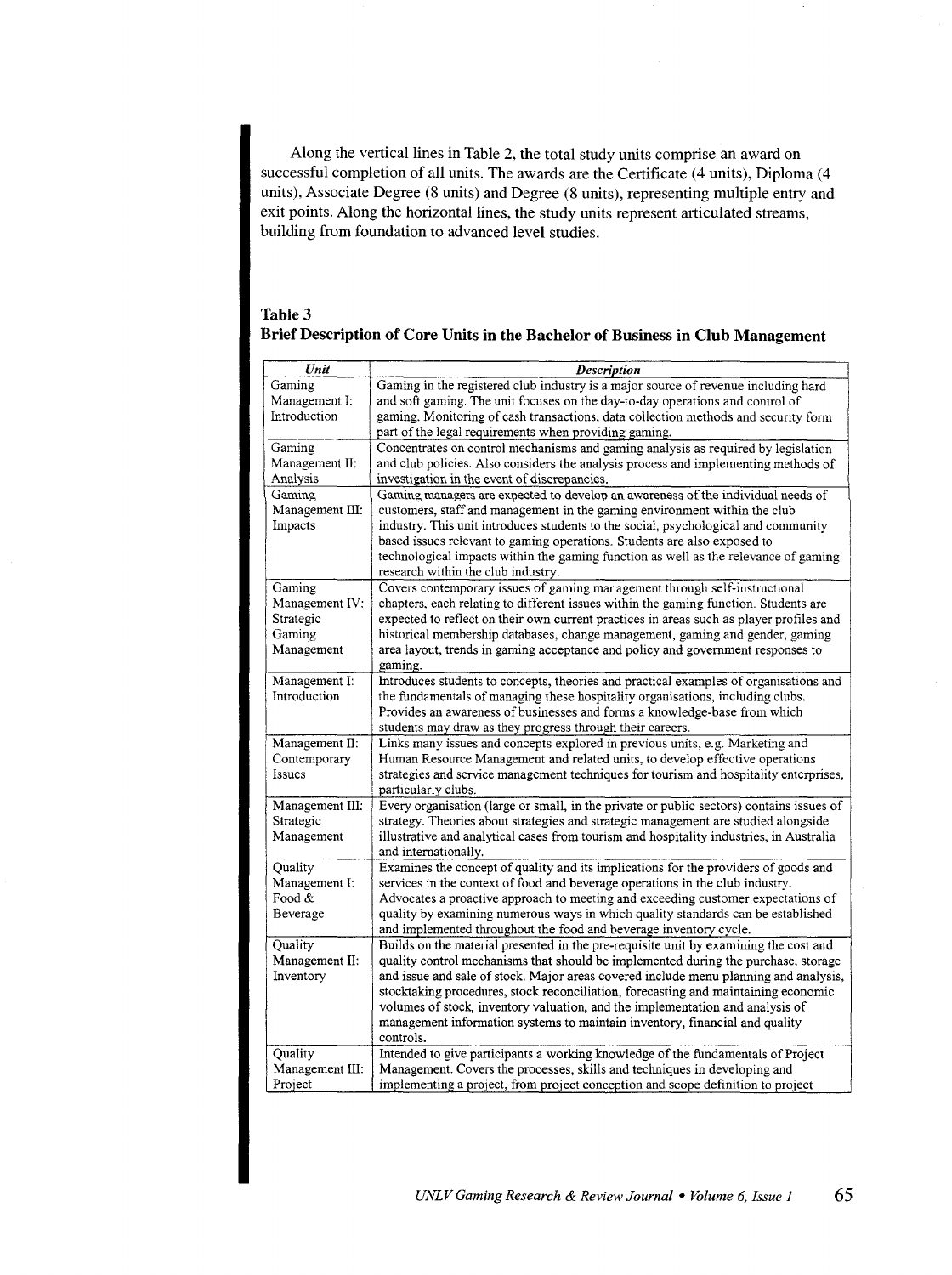### **Table 3 continued Brief Description of Core Units in the Bachelor of Business in Club Management**

|                         | Drier Description of Core Omes in the Dachelor of Dustiless in Club Management                                                                                                                                       |
|-------------------------|----------------------------------------------------------------------------------------------------------------------------------------------------------------------------------------------------------------------|
| Management              | monitoring, control, timeframes and implementation. The processes, skills and<br>techniques will be introduced progressively within a systems life cycle framework as<br>if a project were actually being developed. |
| Quality                 | Examines the cost and quality control mechanisms that should be implemented                                                                                                                                          |
| Management IV:          | during the purchase, storage and issue and sale of stock. Major areas covered include                                                                                                                                |
| Functions &             |                                                                                                                                                                                                                      |
|                         | menu planning and analysis, stocktaking procedure, stock reconciliation, forecasting                                                                                                                                 |
| Meetings                | and maintaining economic volumes of stock, inventory valuation and the                                                                                                                                               |
|                         | implementation and analysis of management information systems to maintain                                                                                                                                            |
|                         | inventory, financial and quality controls.                                                                                                                                                                           |
| Finance $\&$            | Designed to provide students with an understanding of the practical accounting and                                                                                                                                   |
| Information             | financial management concepts and principles applicable to club operations. The                                                                                                                                      |
| Systems I:              | material covers a wide range of financial issues which are common to most                                                                                                                                            |
| Introduction            | commercial organisations but highlights specific applications within the club                                                                                                                                        |
|                         |                                                                                                                                                                                                                      |
|                         | industry, and not-for-profit organisations.                                                                                                                                                                          |
| Finance $\&$            | Analysis of financial statements forms a major part of the evaluation of the club's                                                                                                                                  |
| Information             | performance. Managers have to demonstrate competence in utilising these reports for                                                                                                                                  |
| Systems II:             | future decisions. Also addresses financial budgets and forecasting, analysis of income                                                                                                                               |
| Analysis                | and expenditure, profit and loss statements and balance sheets.                                                                                                                                                      |
| Finance &               | Introduces managers to facility and risk and the management and strategic                                                                                                                                            |
| Information             | implications of these factors within the club industry. Addresses the need to develop                                                                                                                                |
| Systems III:            | and implement policies for the risk management of club services including food,                                                                                                                                      |
| Financial               | alcohol and gaming.                                                                                                                                                                                                  |
|                         |                                                                                                                                                                                                                      |
| Management<br>Human     |                                                                                                                                                                                                                      |
|                         | Provides an understanding of and develops skills in communications. Students are                                                                                                                                     |
| Resource                | introduced to a wide range of communication concepts applicable to service based                                                                                                                                     |
| Management I:           | organisations. The dynamics of interpersonal, group and cross-cultural                                                                                                                                               |
| Introduction            | communication are examined, together with the requirements for effective business                                                                                                                                    |
|                         | communication, mass communication and non-verbal communication. Attitudinal                                                                                                                                          |
|                         | and motivational factors that affect organisational communication are also discussed.                                                                                                                                |
| Human                   | Concerned with the understanding and development of individual and group                                                                                                                                             |
| Resource                | behaviour that can be used by managers to improve their human resource                                                                                                                                               |
|                         |                                                                                                                                                                                                                      |
| Management II:          | management skills. Covers the processes involved in staffing, organising resources,                                                                                                                                  |
| Planning                | training and development, evaluating performance, planning and developing                                                                                                                                            |
|                         | competent staff. Stresses the importance of organising resources effectively,                                                                                                                                        |
|                         | including workforce planning and budgetary control and covers a knowledge of                                                                                                                                         |
|                         | available training courses and training methods.                                                                                                                                                                     |
| Human                   | Studies important areas in human resource management: the role of policy-making in                                                                                                                                   |
| Resource                | club boards, industrial relations, management packages, recruitment procedures for                                                                                                                                   |
| Management III:         | management and evaluation of training strategies and methods.                                                                                                                                                        |
| Policies                |                                                                                                                                                                                                                      |
|                         |                                                                                                                                                                                                                      |
| Facility & Risk         | Provides an overview of the Australian legal system and specific knowledge on the                                                                                                                                    |
| Management I:           | aspects of law which are likely to influence management of hospitality enterprises,                                                                                                                                  |
| <b>Legal Principles</b> | particularly clubs. Makes students aware of the influence law has on business, the                                                                                                                                   |
|                         | management of business and the implications of these responsibilities.                                                                                                                                               |
| Facility & Risk         | Based on managing risk and facilities in the club industry. Examines how clubs                                                                                                                                       |
| Management II:          | implement policies and procedures to manage these areas. Club managers require                                                                                                                                       |
| Frameworks              | knowledge in these areas in order to protect members and guests from safety hazards                                                                                                                                  |
|                         | and the club from loss of profits. Examines the risk management process, and its                                                                                                                                     |
|                         |                                                                                                                                                                                                                      |
|                         | potential to protect assets, ensure clubs meet legal challenges, continue business                                                                                                                                   |
|                         | activities without major interruption or increased expenditure and protect personnel                                                                                                                                 |
|                         | from accident and illness.                                                                                                                                                                                           |
| Facility & Risk         | Introduces managers to facility and risk and the management and strategic                                                                                                                                            |
| Management III:         | implications of these factors within the club industry. Addresses the need to develop                                                                                                                                |
| Policies                | and implement policies for the risk management of club services including food,                                                                                                                                      |
|                         | alcohol and gaming.                                                                                                                                                                                                  |
| Marketing I:            | Examines the foundations of marketing that are developed to provide an                                                                                                                                               |
|                         | understanding of the marketing activities conducted in the club industry. Concepts                                                                                                                                   |
| Introduction            |                                                                                                                                                                                                                      |
|                         | with particular relevance to the club industry are emphasised.                                                                                                                                                       |
| Marketing II:           | Concerned with strategic considerations in the area of sales management and                                                                                                                                          |
| Strategies              | promotion. The language and practice of advertising comprises an important element                                                                                                                                   |
|                         | within the unit which also considers the way certain strategic issues require a                                                                                                                                      |
|                         | different approach in various club operations.                                                                                                                                                                       |
| Marketing III:          | Designed to build on material presented in Marketing I and II. These covered basic                                                                                                                                   |
| Management              | principles and applications in the club industry. This third level unit is an advanced                                                                                                                               |
|                         | one covering specifics enabling high level marketing management of a club to be                                                                                                                                      |
|                         | handled effectively.                                                                                                                                                                                                 |
|                         |                                                                                                                                                                                                                      |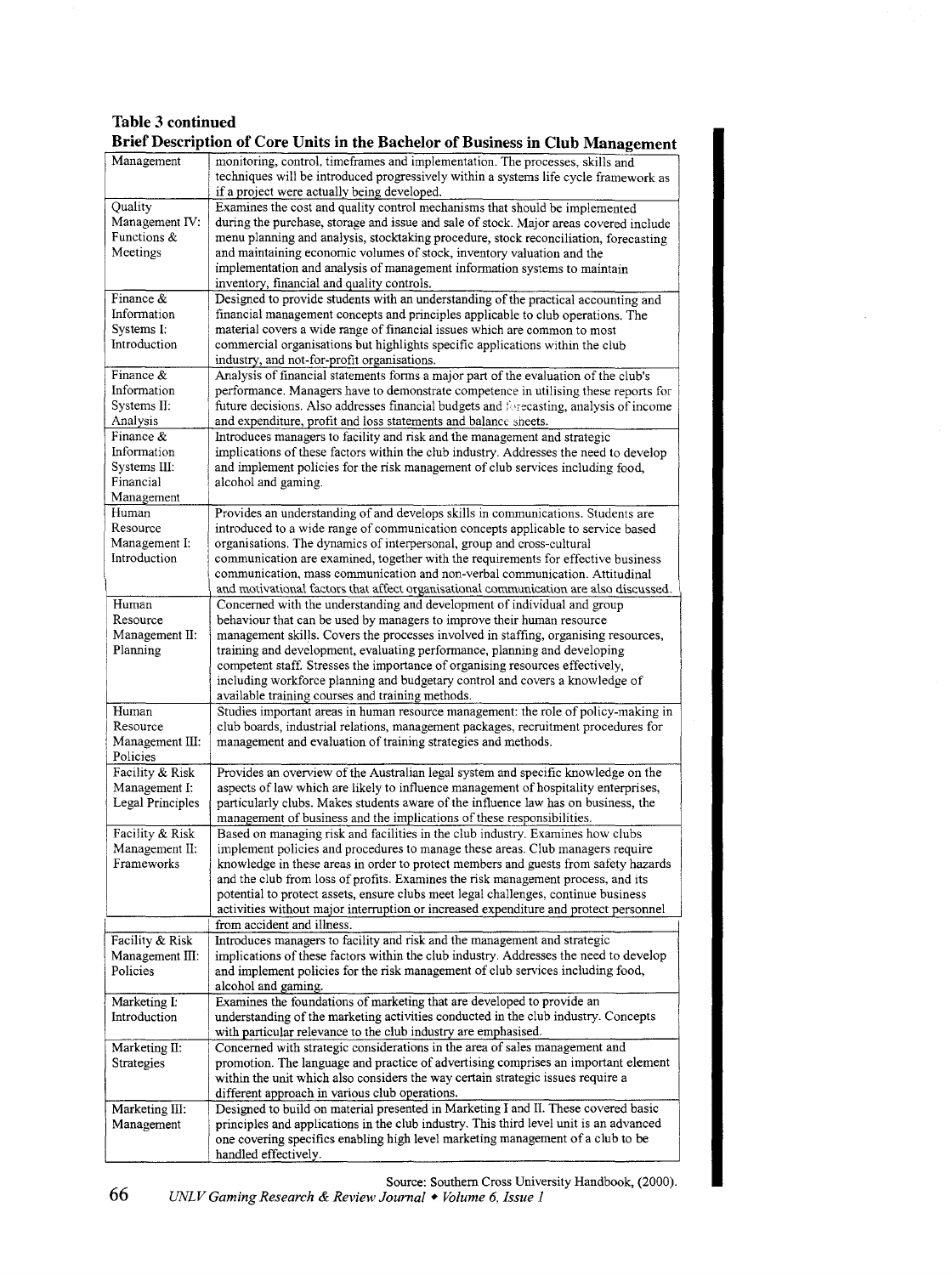Table 3 provides a brief description of each core unit.

#### **Benefits for the Club Industry**

The discussion below explains how the Bachelor of Business in Club Management has realized many of the expected benefits of cooperative education partnerships for the Australian club industry.

- Legitimacy through enhanced professionalism. The Bachelor of Business in Club Management has assisted the club industry to develop one central feature of professionalism, a specialist theoretical knowledge base. By delving into the repositories of club managers' knowledge and skills, academics have formalized the knowledge and expertise into a distinct professional field. By clarifying its foundations on rational grounds, this academic knowledge transformation has helped validate the industry's professionalism and legitimize its professional work (Abbott, 1988; Eraut. 1996).
- Professional status for the industry and its participants. In an industry with uneven professional standards, further education adds status value for club managers through a shift from vocational to tertiary education, with an accompanying rise in selfesteem and industry status equivalent to other new professions such as marketing and information technology. Further, the Bachelor of Business in Club Management addresses the five major fields that professional tourism and hospitality managers need to be knowledgeable in- their organisation/s, its history, people and processes; the industry and its components; markets and suppliers; management; and self knowledge (Carroll, 1988; Leiper, 1995).
- Improved public perception of the industry. Numerous gambling regulations and rising legal obligations have multiplied managers' responsibilities, as governments seek to quell community concerns about gambling expansion. Such challenges can be better addressed through awareness of pertinent issues behind government decisions and how these issues shape public opinion. Striving for a positive public image is motivated in part by professional industry pride, but also by expertise developed through tertiary education. A recognized educated background provides a role model in the workplace and a capable, competent image of the industry to the public (Breen and Edwards-Williams, 1995).
- Maintaining an advantageous position through controlling abstract knowledge. Professional groups build and maintain an advantageous position for themselves

# **Managers who traditionally have solved workrelated problems from an experience knowledge base now have academic knowledge to underpin their solutions**

through developing then controlling abstract knowledge relating to that profession (Abbott, 1988). The central focus is on work and its management (Abbott, 1988). Researching, analyzing and documenting club managerial work practice has helped to clarify its theoretical base and locate the control of abstract knowledge firmly in the

hands of the club managers' professional body. Managers who traditionally have solved work-related problems from an experience knowledge base now have academic knowledge to underpin their solutions. This development and control over abstract knowledge has improved their competitive position through creating and sharing new knowledge with the association's members.

• Improving industry competitiveness through enhanced professional standards. Industries evolve because they need to perform well and stay competitive. Industry organizations generally want to develop an educated workforce, with further education acting as a motivating tool to retain staff, to develop loyalty, while also providing human resources appropriate to an increasingly competitive marketplace. One benefit of investing in staff capabilities is preparedness to meet greater challenges and deliver competitive results. *UNLV Gaming Research* & *Review Journal* • *Volume 6, Issue 1* 67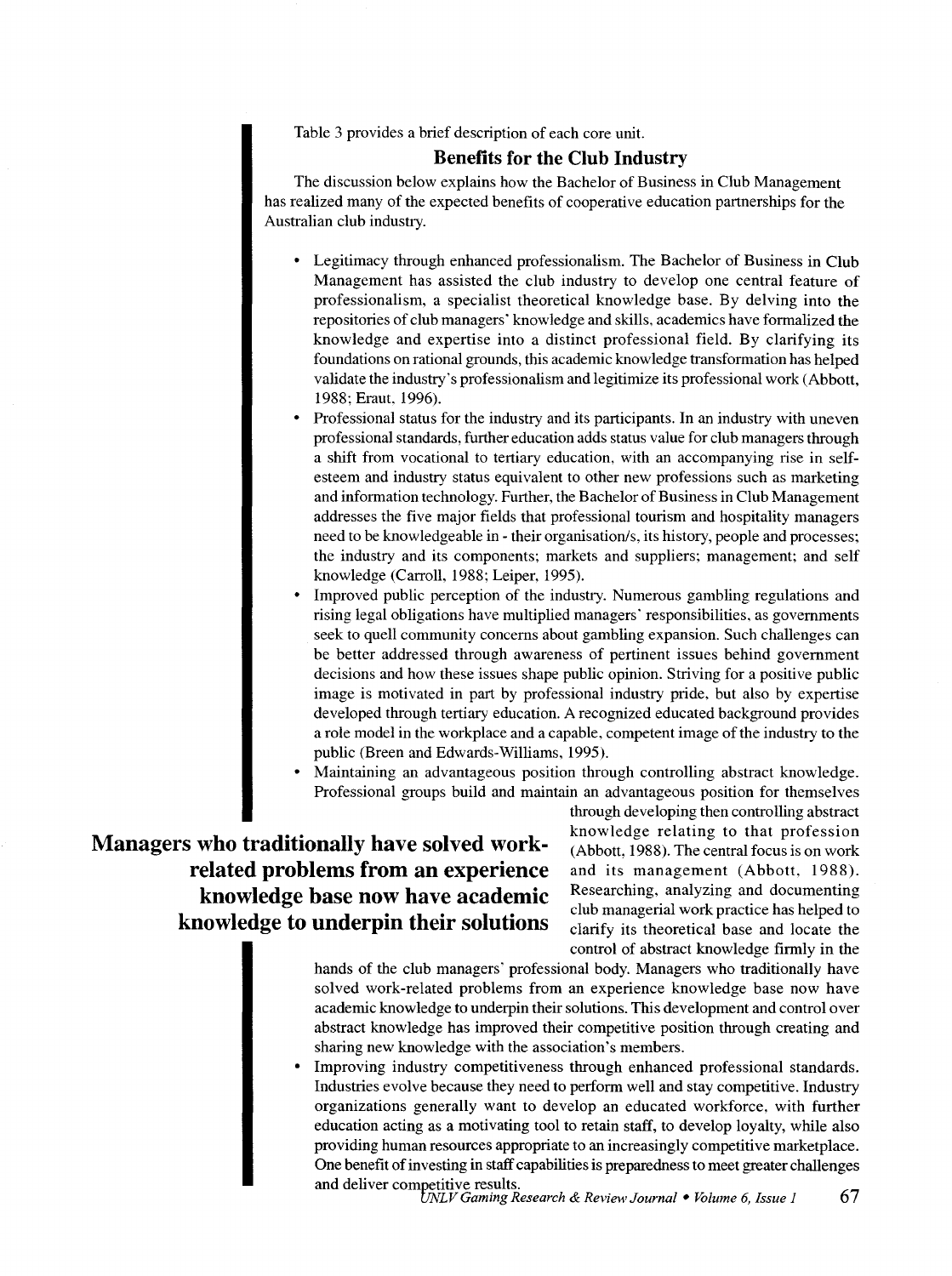## **Benefits for Southern Cross University**

The discussion below explains how the Bachelor of Business in Club Management has realized many of the expected benefits of cooperative education partnerships for Southern Cross University.

- Enhancing the range and quality of educational offerings. The Bachelor of Business in Club Management has extended the range of educational offerings at Southern Cross University, particularly as multiple awards and exit points are offered. Industry affiliation has optimized industry relevance of course content by allowing academics to incorporate the latest policy developments, and to embellish theory with practical examples and case studies of current practices in actual clubs. These close links with industry also have enhanced other educational offerings at the university through guest lectures, field trips and case studies involving clubs and their managers.
- Enhancing university status and reputation in the discipline. The Bachelor of Business in Club Management has been a springboard for developing staff expertise in club management and gaming, thus enhancing the university's status in the discipline. As a part of developing course materials and instruction, academic staff at Southern Cross University have played a substantial role in scholarship in the discipline, needing to gather, review, 'package' and research this material. Table 4 identifies research topics, sources of funding attracted and cooperative research opportunities

#### **Table 4**

#### **Staff Research and Scholarship in the Discipline**

Research Topics

- The lifecycle of club industry evolution
- Historical analysis of gambling in Australia
- Club gaming as a motivator of day trips
- Responsible service of alcohol in clubs
- Responsible provision of gaming in clubs
- Characteristics and gambling behavior of club patrons
- Socio-demographic profiles that support club gaming
- Problem gambling amongst club members
- Adequacy of problem gambling services
- Stakeholder influences on gambling involvement
- Substitute products for club gaming
- Social responsibility in gambling
- Female gambling patterns
- The first text on club management in Australia

#### Sources of Funding Attracted

- Casino Community Benefit Fund
- CMAA
- RCA

#### Cooperative Research Opportunities and Affiliations

- Australian Institute for Gambling Research
- Ethnic Affairs Commission
- NSW Ethnic Communities Council
- National Association for Gambling Studies
- Council of Social Service of NSW
- NSW Council on Problem Gambling
- NSW Gambling Issues Forum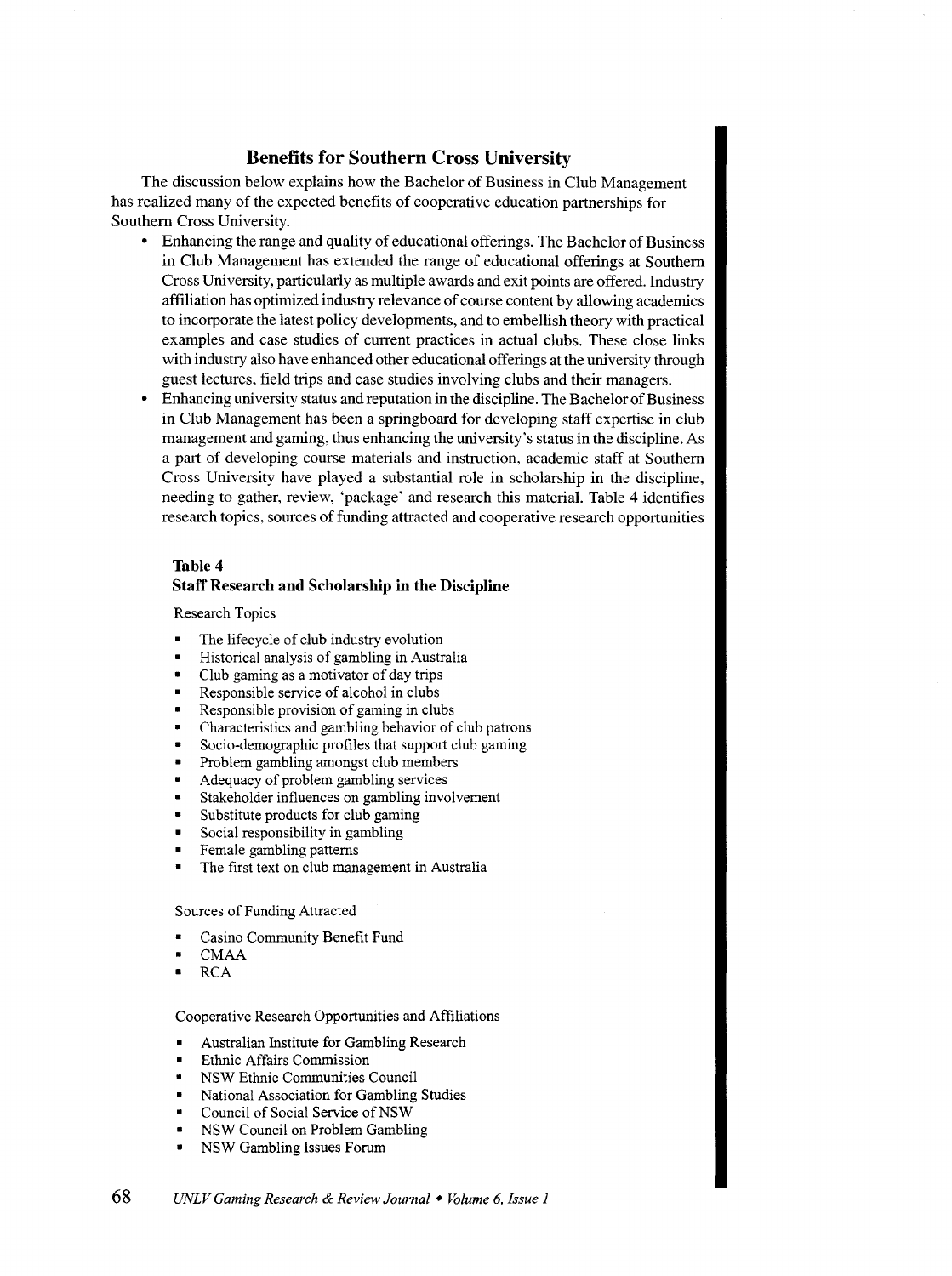and affiliations arising from the partnership.

- Enhancing university status and reputation for cooperative education partnerships. The Bachelor of Business in Club Management has also been a platform for gaining other cooperative education partnerships for the School of Tourism and Hospitality Management, including airlines, hotels, supermarket chains and restaurant and catering associations. In securing these partnerships, the university and the school have been able to demonstrate their expertise and experience in cooperative education partnerships, and in developing and delivering relevant, specifically designed courses to industry by distance education.
- Attracting additional student fees. The Bachelor of Business in Club Management is a full fee paying course. with the cost borne by the students and/or their employing clubs. These fees represent extra income for the university, additional to government funding for a quota-based number of undergraduate students. With the restrictions of this quota system, cooperative industry partnerships present one of the few mechanisms for universities to increase revenues.
- Attracting additional student numbers which lead to economies of scale. Additional student numbers can lead to economies of scale in curriculum development, use of university resources, marketing and administrative functions.
- Attracting funds for discipline development. Funds to develop course materials for the Bachelor of Business in Club Management have also helped to develop the discipline as a whole. This funding has been provided by the industry and university partners, along with a \$295,000 grant from the NSW Education and Training Foundation.

#### **Discussion**

That educational institutions and industry organizations acquire mutual benefits through cooperative education partnerships appears supported by the case example of the

**For the university, the strongest positive effects have been innovations to improve education quality, university systems and services, and revenue generation from non-government funds** 

Bachelor of Business in Club Management. For both parties, the partnership has helped develop capabilities to adapt to changing market needs, to take advantage of opportunities, and to combat competitive pressures to ensure their survival. Through cooperation, each has enhanced their competitive advantage.

For the university, the strongest positive effects have been innovations to

improve education quality, university systems and services, and revenue generation from non-government funds. The cooperative education partnership has catalyzed a review of current industry practices, adjustment of student systems, broadening of curricula and development of teaching and learning processes to meet industry needs. The School of Tourism and Hospitality Management has developed teaching in distance education, improved the quality of responsiveness to students, updated teaching material and won awards for the same in a university quality audit. The Bachelor of Business in Club Management has brought a diversity of mature students which pushed the university and school into developing new systems for recognition of prior learning, continuous entry and advanced standing, based on combinations of education, experience, skills, knowledge and challenges. From collaboration with industry partners, the resulting programs are relevant, progressive and viable. The university and school have developed a reputation for providing innovative, quality education courses for non-traditional students through centers for professional development.

However, while many benefits have accrued to the university, there may be a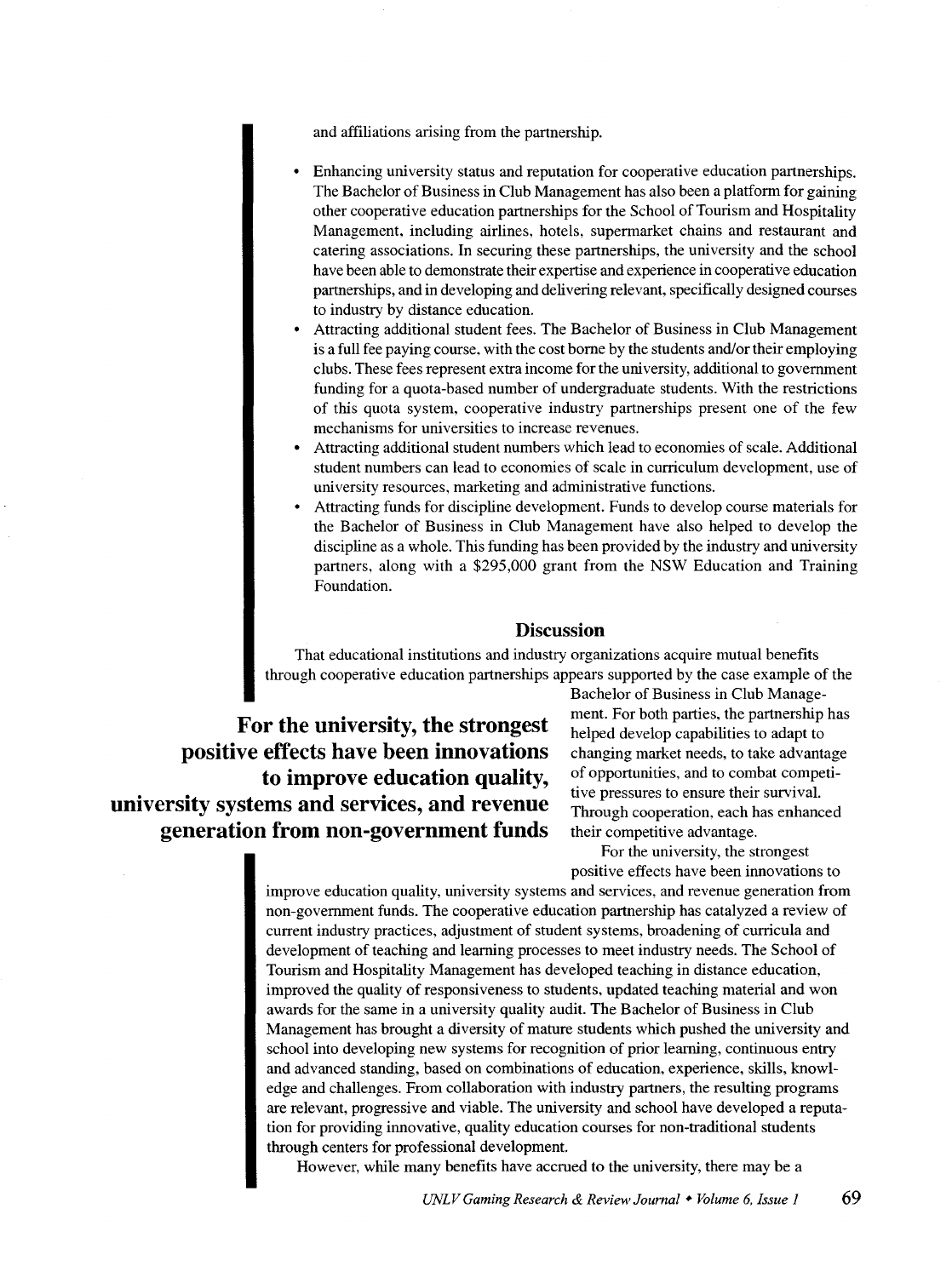downside to such partnerships. For example, Bowie (1994) identifies three potential problem areas relevant to joint educational programs between universities and industryconflict of interest, conflict of commitment, and clash of business and academic values. These concerns are founded on the notion of undermining core academic values, which in tum can lead to distorted resource allocation and compromise of the university's mission. If power and resources shift to revenue-generating areas, universities may not be as effective in their basic educational mission. The creation of a public good, a well-rounded education, may be threatened by the economic benefits of producing a private good (Bowie, 1994). In a similar warning against university-industry partnerships, Dees (1998) maintains that it is one thing for businesses to pursue such risky ventures, but universities have a different implicit contract with their community. Taking risks for larger returns may not be an acceptable form of behavior for universities, and reflects a current clash of cultures between their not-for-profit agendas and their commercial imperatives.

However, Bowie contends that most potential conflicts can be managed effectively through contractual arrangements and thoughtfully developed university policies (Bowie, 1994). The cooperative education partnership underpinning the Bachelor of Business in Club Management has, in fact, contributed to a high degree of integration in the school's curricula and resources. The cross-fertilization of the industry programs with traditional education programs through interchanging staff, exchanging information, incorporating new resources into both types of programs, and constant contact with industry representatives, add value to the curricula, to staff teaching and to student learning. This resource exchange flows both ways. This sense of integration has been a stabilizing factor in the school. The cross-fertilization has reduced the possibility of professional boundary disputes or jurisdictional claims that could have resulted with the introduction of cooperative education partnership programs.

Further. measures have been taken in the Bachelor of Business in Club Management to avoid potential cultural tensions arising from perceptions that industry programs are inappropriate for traditional universities. These programs may sometimes not be considered as academically rigorous as traditional programs and there could be a lowering of academic standards for full fee paying students. Balancing commercial and educational objectives to reduce staff resistance is a serious matter. This balance is maintained by selecting staff through quality recruitment, by maintaining research output and quality comparable to other university departments, by applying the usual school and university standards to all student assessment, through objective public marking standards. and through standard criteria for award of qualifications.

For the industry partners, the major positive benefits of the Bachelor of Business in Club Management have been enhanced industry professionalism and legitimacy, increased professional status, better public image, control of abstract knowledge and improved industry competitiveness. However, some scholars have pointed to a possible downside for industry associations from cooperative education partnerships. For example, Bowie (1994:65) suggests that, from the industry point of view, universitybusiness partnerships may not be as attractive as they first appear. He identifies some commercial disappointments amongst such partnerships, with some major players viewing theirs as 'charitable donations'. Potential problems Bowie (1994) identified were intellectual property conflict, publication delay, economic risks and distributive justice relate to ownership of patentable research, publication of commercially sensitive research findings, failure to transform research findings in a limited time line into useful products, and power and resources directed to research projects rather than on more equitable grounds. Similarly, Buttel (1997) maintains that some firms in the United States are abandoning university partnerships because the protections they demand against disclosure of proprietary information cannot readily be obtained in a university setting. They are now relying more on consulting and less formal relationships with individual university staff members. However, the problems raised above are applicable only where university-industry partnerships are based primarily on research. In contrast, the Bachelor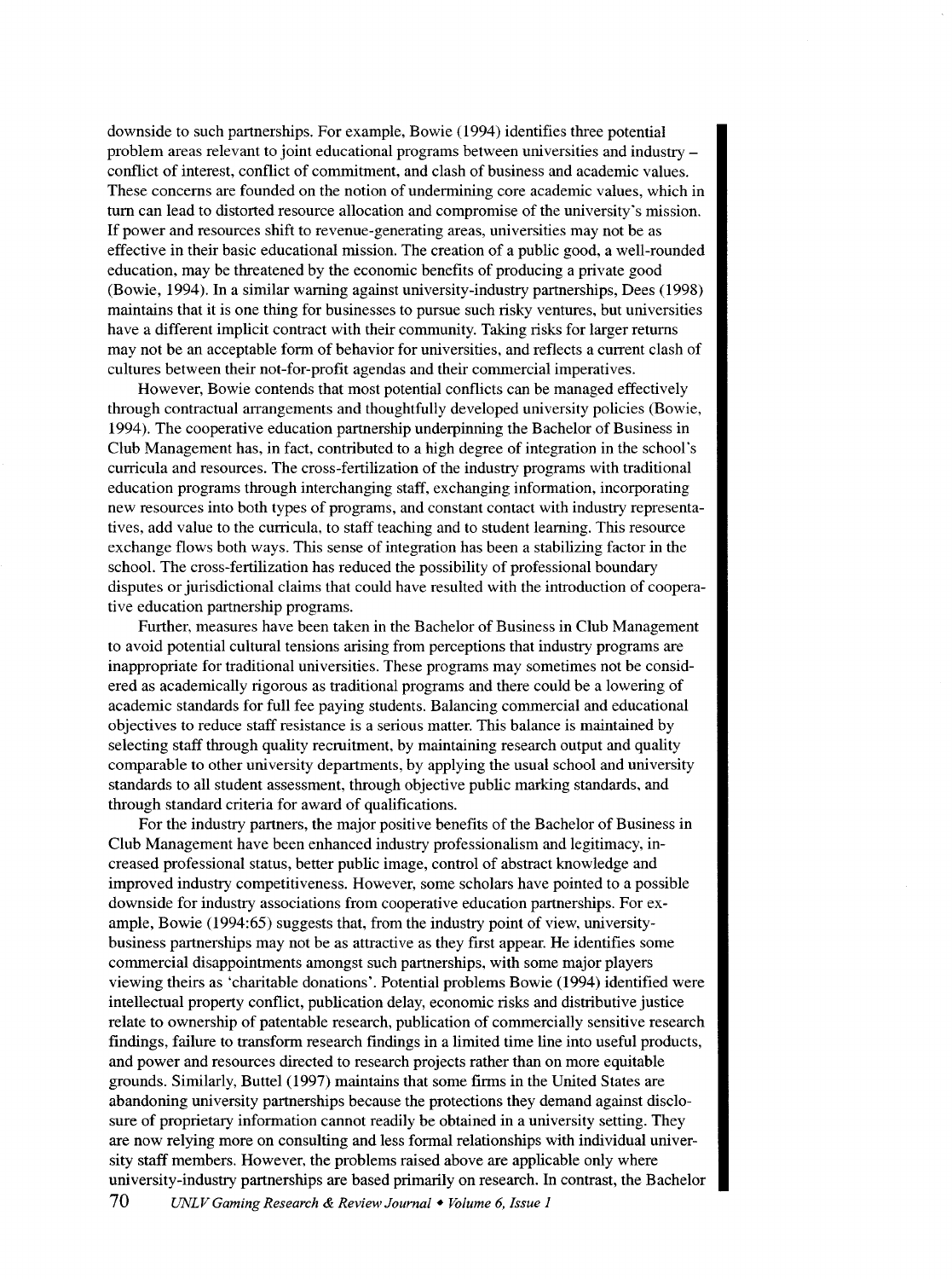of Business in Club Management is based around an educational program. Research and consultancies that flow from the partnership are considered a 'bonus' by the industry partners, rather than the core product the partnership should produce. While the industry partners may contribute funds to such research and consultancy, there is no expectation of ownership or compromised methods and findings.

In summary, while this paper has not thoroughly investigated the 'disbenefits' of the Bachelor of Business in Club Management for the university and its partners, the discussion above provides a timely reminder that precautions need to be taken if the university's social contract is to remain intact in a climate of increased commercialization, and if it is to deliver the expected benefits to professional associations and industry.

#### **Conclusion**

Organizations which cooperate and collaborate manage relationships not just as a business deal, but more like a marriage (Kanter, 1994). The ability to create and sustain fruitful relationships gives organizations a significant competitive advantage. Three fundamental conditions must be present for successful cooperative business alliancesbenefits for both partners; genuine collaboration through working together rather than simply exchanging ideas; and building up personal connections rather than strict control (Kanter, 1994). These. according to Kanter (1994) and Oliner and Oliner (1995), are the best ways to promote positive relationships. Such partnerships represent holistic cooperation rather than fragmented piecemeal attempts at solving organizational problems.

University-industry partnerships will be a major influence on the structure of higher education, knowledge generation, and technological change well into the 21st century (Buttel, 1997). The cooperative education partnership underpinning the Bachelor of Business in Club Management provides one example in gaming-related education where such cooperation has been nurtured to provide competitive advantages for the university and its industry partners.

#### **References**

Abbott. A. ( 1988). *The sntem of professions: An essay on the division of expert labor,* Chicago: The University of Chicago Press.

Becher, T. ( 1989). *Academic tribes and territories,* The Society for Research into Higher, Buckingham: Education and Open University Press.

- Bowie, N.E. (1994). *University-business partnerships: An assessment,* Lanham, MD: Rowman and Littlefield Publishers Inc.
- Breen, H. & K. Edwards-Williams. ( 1995). *The club scene: How a university is helping to raise the Standards,* Lismore: Southern Cross University.
- Breen, H. & Hing. N. ( 1997). Changing by degrees: The role of tertiary education in the Australian Registered Clubs industry. *Journal of Hospitality and Tourism Education,* Vol. 9, No. 3, pp. 97-107.

Brown, S.C. (1997). *Open and distance learning: Case studies from industry and education.*  London: Kogan Page.

Business Council of Australia. ( 1990). *Teaching Australians: A better way of working.* Victoria: Business Council of Australia.

Butte!, F. H. (1997). University-business partnerships: An assessment. *Administrative Science Quarterly,* Vol. 42, No.1, pp. 190-191.

Carroll, S. J. (1988). managerial work in the future. In G. Hage (Ed.), *Futures of Organizations,* pp. 85 - 109. Lexington A: Lexington Books.

DeBats, D. A, and A.J. Ward. ( 1998). *Degrees of Difference: Reshaping the University in Australia and United States,* The Australian Centre for American Studies and the University of Sydney,

Dees, J. G. (1998). Enterprising nonprofits, *Harvard Business Review,* Vol. 76, No. 1, pp. 55-67. Eraut, M. (1996). *Developing professional knowledge and competence,* London: The Falmer Press.

Fairweather, J. S. (1995). University-business partnerships: An Assessment: *Journal of Higher Education,* Vol. 66, No. 5, pp 606- 609.

Futuretech Pty. Ltd. (1991). *Final repon of the skills audit, training needs analysis and New Award Study of Managers in the Registered Clubs Industry,* Sydney: Registered Clubs Association of NSW.